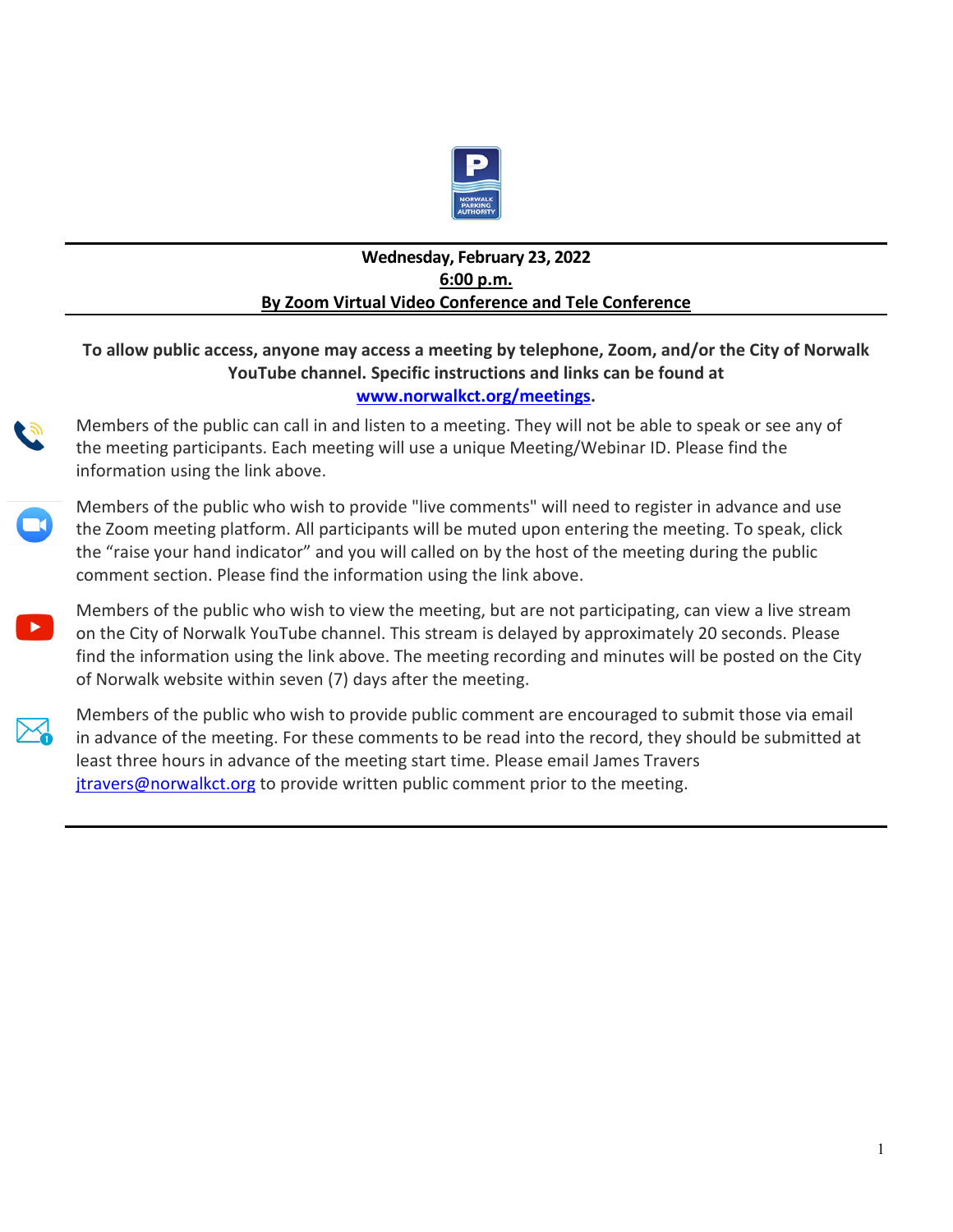### **AGENDA**

- 1) Public Comment, limited to three minutes each speaker
- 2) Discussion and action related to minutes from the Parking Authority meeting Wednesday, January 26, 2022
- 3) Chairman's Report
- 4) Financial and Operating Report
- 5) Engineering and Project Report
	- a) No new updates. Construction postponed for the winter season
- 6) New Business
	- a) Discuss and vote THA to present the possible Yankee Doodle Garage Façade Enhancements
	- b) Budget Presentation
- 7) Old Business
- 8) Motion to Adjourn

# **Next Parking Authority meeting: Wednesday, March 23rd, 2022**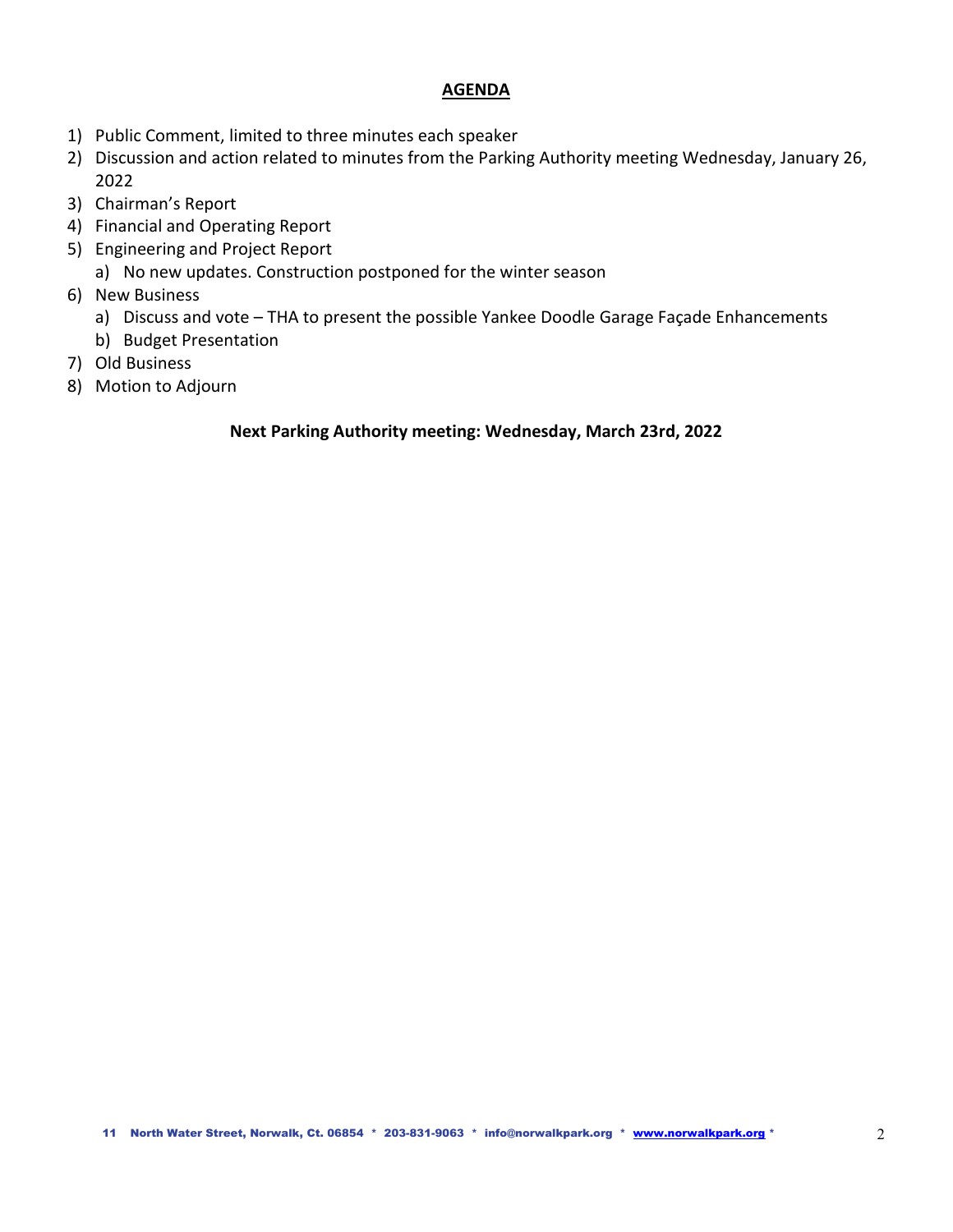

Members of the public can call in and listen to a meeting. They will not be able to speak or see any of the meeting participants. Each meeting will use a unique Meeting/Webinar ID. Please find the information using the link above.

Members of the public who wish to provide "live comments" will need to register in advance and use the Zoom meeting platform. All participants will be muted upon entering the meeting. To speak, click the "raise your hand indicator" and you will be called on by the host of the meeting during the public comment section. Please find the information using the link above.

Members of the public who wish to view the meeting, but are not participating, can view a lie stream on the City of Norwalk YouTube channel. This stream is delayed by approximately 20 seconds. Please find the information using the link above. The meeting recording and minutes will be posted on the City of Norwalk website within seven (7) days after the meeting.

Members of the public who wish to provide public comment are encouraged to submit those via e-mail in advance of the meeting. For these comments to be read into the record, they should be submitted at least three hours in advance of the meeting start time. Please email Jessica Vonashek at  $jvonashek@normalkct.org$  to provide written comment prior to the meeting.

# **PARKING AUTHORITY REGULAR MEETING VIA ZOOM VIRTUAL VIDEOCONFERENCE AND TELECONFERENCE JANUARY 26, 2022**

**ATTENDANCE:** Eric Rains, Vice Chairman Jud Aley Tom Vetter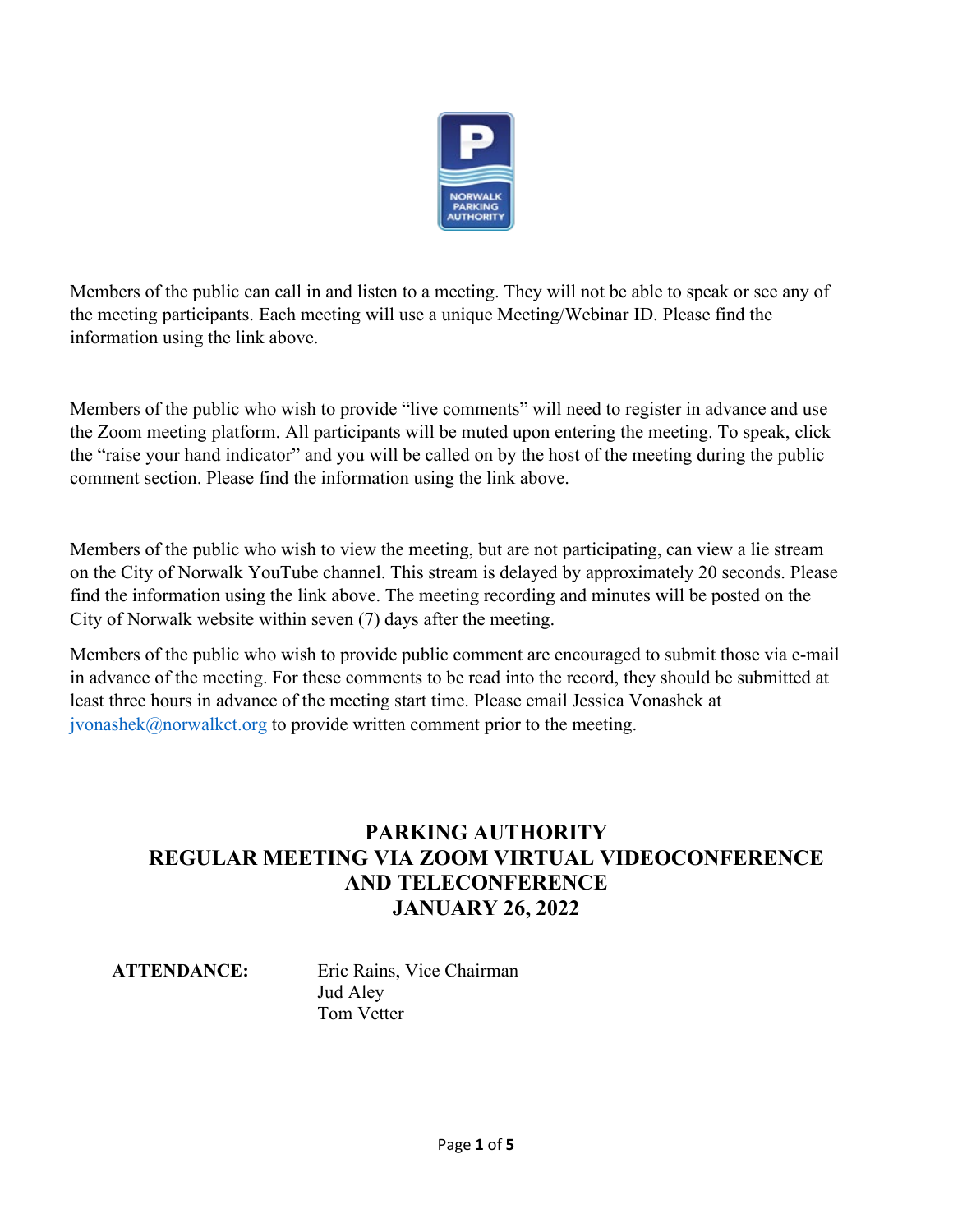**STAFF** James Travers, Director, TMP Garrett Bolella, Asst. Director, TMP James Emery, Assistant Parking Director, TMP

**OTHERS:** Stathis Manousos, LAZ Parking

# **CALL TO ORDER**

Mr. Rains called the meeting to order at 6:22PM.

# **1. PUBLIC COMMENT – LIMITED TO THREE MINUTES EACH SPEAKER**

There was no public comment this evening.

### **2. DISCUSSION AND ACTION RELATED TO MINUTES FROM THE PARKING AUTHORITY MEETING WEDNESDAY, DECEMBER 15, 2021**

#### **\*\* MR. VETTER MOVED TO APPROVE THE MINUTES AS SUBMITTED. \*\* MR. ALEY SECONDED THE MOTION. \*\* THE MOTION PASSED UNANIMOUSLY.**

# **3. CHAIRMAN'S REPORT**

There was no report given and Mr. Rains said going forward this item will be removed from the agenda.

### **4. FINANCIAL AND OPERATING REPORT**

Mr. Manousos reported and said from an actual versus budget comparison the fund balance is favorable to the budget. Mr. Rains requested to add the dates that the current month column on the summary income statement covers. Mr. Emery said that staff has been discussing options to reformat how the information is presented and will meet with the Parking Authority to get some input on what the Parking Authority would like to see so that staff can streamline it.

Mr. Manousos said on the revenue side year to date favorability has been seen compared to budget.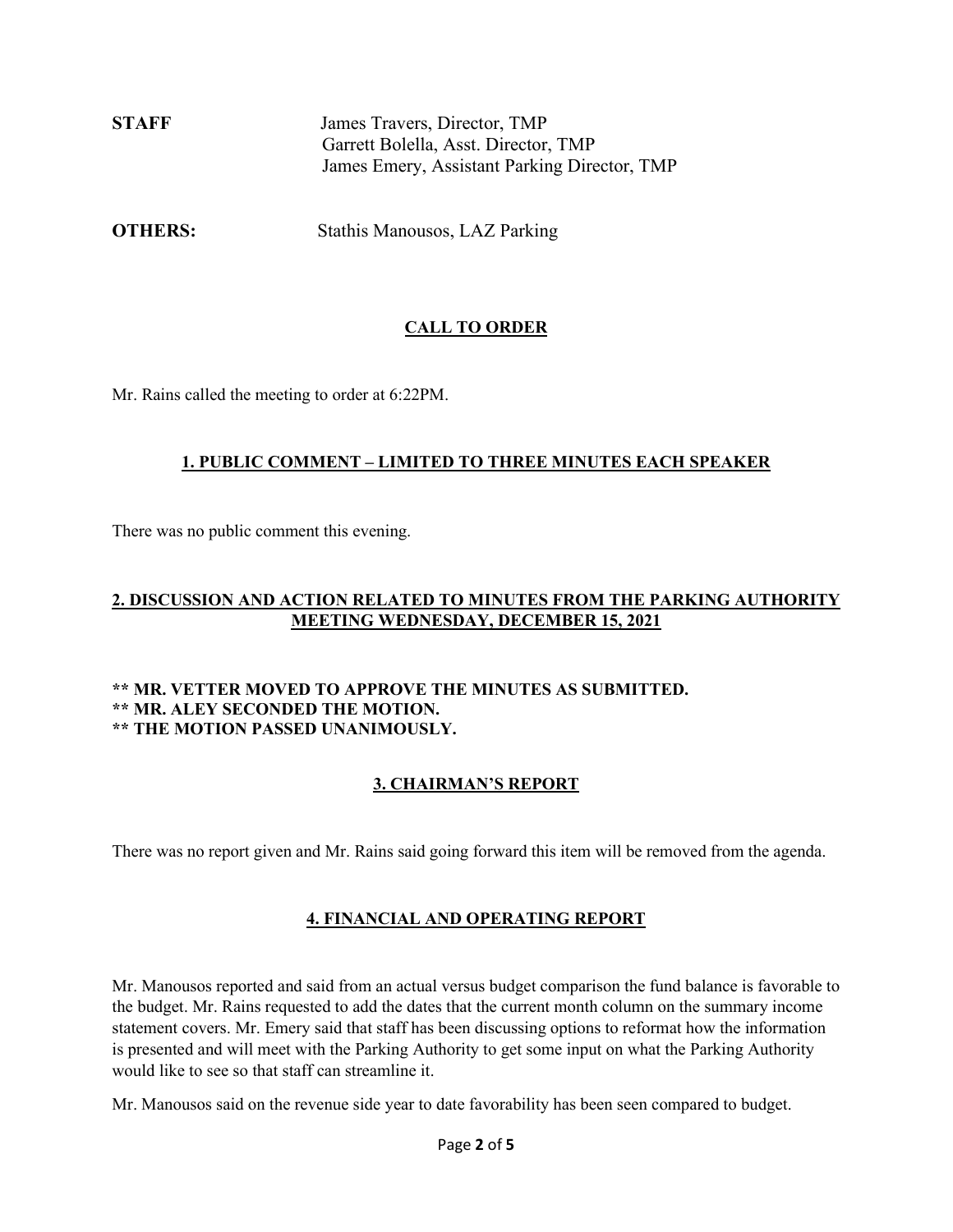Mr. Manousos reported on the pre-Covid comparison and said through December the revenues are off approximately 14 % and expenses are favorable due to the deferral of some expenses and projects and as a result the fund balance compared to pre-Covid is off approximately 33%.

Mr. Manousos reported on the transient activity and said the demands are off approximately 11% compared to pre-Covid levels and is mainly due to the railroad stations, and he spoke to the DOT and they are reporting that before the Omicron variant hit ridership was at 46% of pre-Covid levels but now ridership has plummeted back down to 25%-30% of pre-Covid levels. He said they also said that 82% of their trains are running.

Mr. Manousos reported on the projects and that the eastbound side of the South Norwalk Railroad Station will be painted, and staff will be meeting with contractors regarding the specifications, and they will also monitor the work. He said the vending machines will also be relocated to be in more designated areas on both sides of the station and will bring some of the ticket machines that are currently on the platform inside. He said they are also looking to do some improvements to the East Norwalk Railroad Station and there has been some requests from the DOT as well as customers to open the station so that people don't have to be in the elements. Mr. Rains asked if a commitment has been made to move forward with this project. Mr. Emery said "no" but based on the requests from customers staff is looking into possible options to open the building. Mr. Manousos said that they are also looking into a new door entry system in both the East and South Norwalk Railroad Stations to be able to lock and unlock the doors at scheduled times. He also said at the South Norwalk Railroad Station there were some items that the Fire Marshal wanted cleared from the basement which has been done and there is now some sheetrock that will need to be installed and are now looking for a contractor to do the work. Mr. Emery said that the LAZ staff has done an excellent job cleaning the South Norwalk Railroad Station.

Mr. Travers asked if there is a forecasted revenue for the year. Mr. Manousos said he will update that going forward.

# **5. ENGINEERING AND PROJECT REPORT**

a) No new updates- Construction postponed for the winter season

Mr. Travers provided and update and said the contractor will be at South Norwalk Railroad Station tomorrow to measure the windows that we are allocating for replacement under this contract. He said staff looked at the budget for Webster Lot and will be able to get new curbing in the median of the center island and that will be the last thing to be done until the asphalt plants open again in the spring.

### **6. NEW BUSINESS**

a) Discuss and Vote- Change of parking payment type in the areas:

- i) Belden Ave.
- ii) Berkeley Ave.
- iii) Madison Street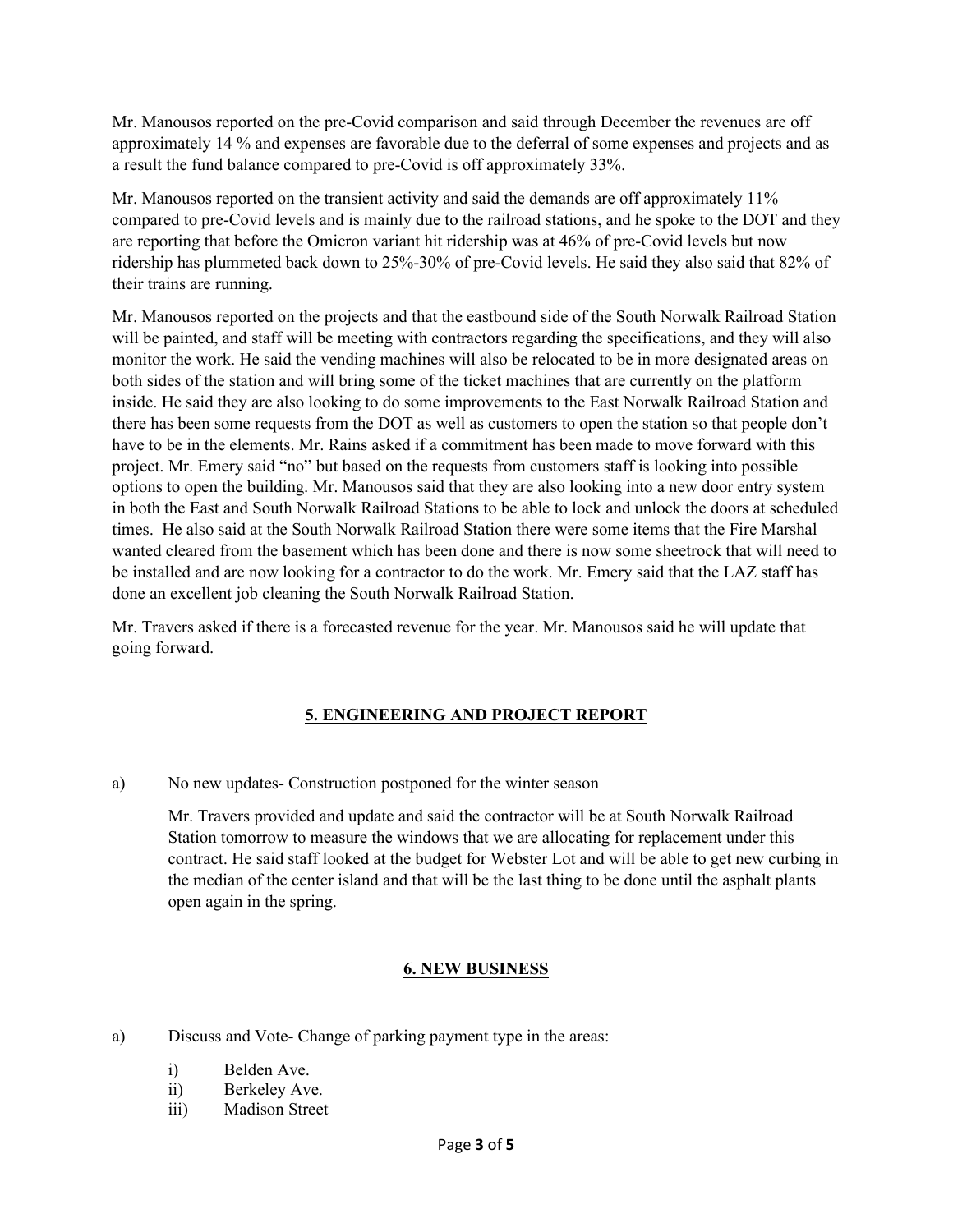iv) Burnell Blvd.

v) Mott Ave.

Mr. Emery said he has been working on an analysis on all the on-street locations to see which parking spaces were viable and if they are not as viable as we want them to be what the better options may be and what it would forecast out to be if there were single space meter, double space meters or Pay by Cell only. He said the locations that are listed on the agenda showed up as lower use areas that do not bring in enough revenue to offset the cost of upgrading the space and he did not take into account the cost of enforcement or the original cost of the meter, but even when those variables are removed from the expenditure these areas did not come up as being profitable. He said his recommendation is to convert the spaces to Pay by Cell only as has been done in other parts of the city. Mr. Aley asked what the cost will be to remove the existing meters. Mr. Emery said the only cost would be the labor for the staff to remove them. Mr. Aley said one concern he has when there are no meters on the street is user confusion and he would be interested to see if we move forward with this if ticking increases. Mr. Emery agreed that should be tracked and one thing he recommends which he will work with LAZ on is that anytime changes are made to the way parking is managed in an area it is always a good idea to do a transition period and give out courtesy cards rather than tickets, and install proper signage in the area, and once the issuance of courtesy cards decrease then roll into normal enforcement operations and monitor the area. Mr. Vetter suggested giving a warning letter to people in the area a few weeks prior to the change.

Mr. Emery said moving forward his standard operating procedure for whenever any parking changes are made in an area will be notification ahead of time, community outreach and a curtesy citation program on the backend after the changes are made.

**\*\* MR. VETTER MOVED TO APPROVE THE SIX STREETS THAT ARE LISTED IN ITEM 6A OF THE AGENDA HAVE THE CURRENT METERS REMOVED AND TRANSITION THE PARKING SPACES TO PAY BY CELL AND OR TEXT TO PAY WITH A PHASED PERIOD AFTER THE CHANGE HAS BEEN MADE WITH CURTESY TICKETS AND A WARNING PERIOD OF A WEEK ALERTING PEOPLE OF THE CHANGE. \*\* MR. ALEY SECONDED THE MOTION. \*\* THE MOTION PASSED UNANIMOUSLY.** 

b) Update on NPA Budget for next year

Mr. Emery provided an update and said that he and Mr. Manousos have begun working on the budget for next fiscal year and intend to have it ready to present at the February meeting.

c) Discussion- Outsourcing for our lease agreements and concessions

Mr. Emery said as he has gone through the contracts and there are some that have leases that are set to expire shortly and have more room for more concessions especially at the East Norwalk